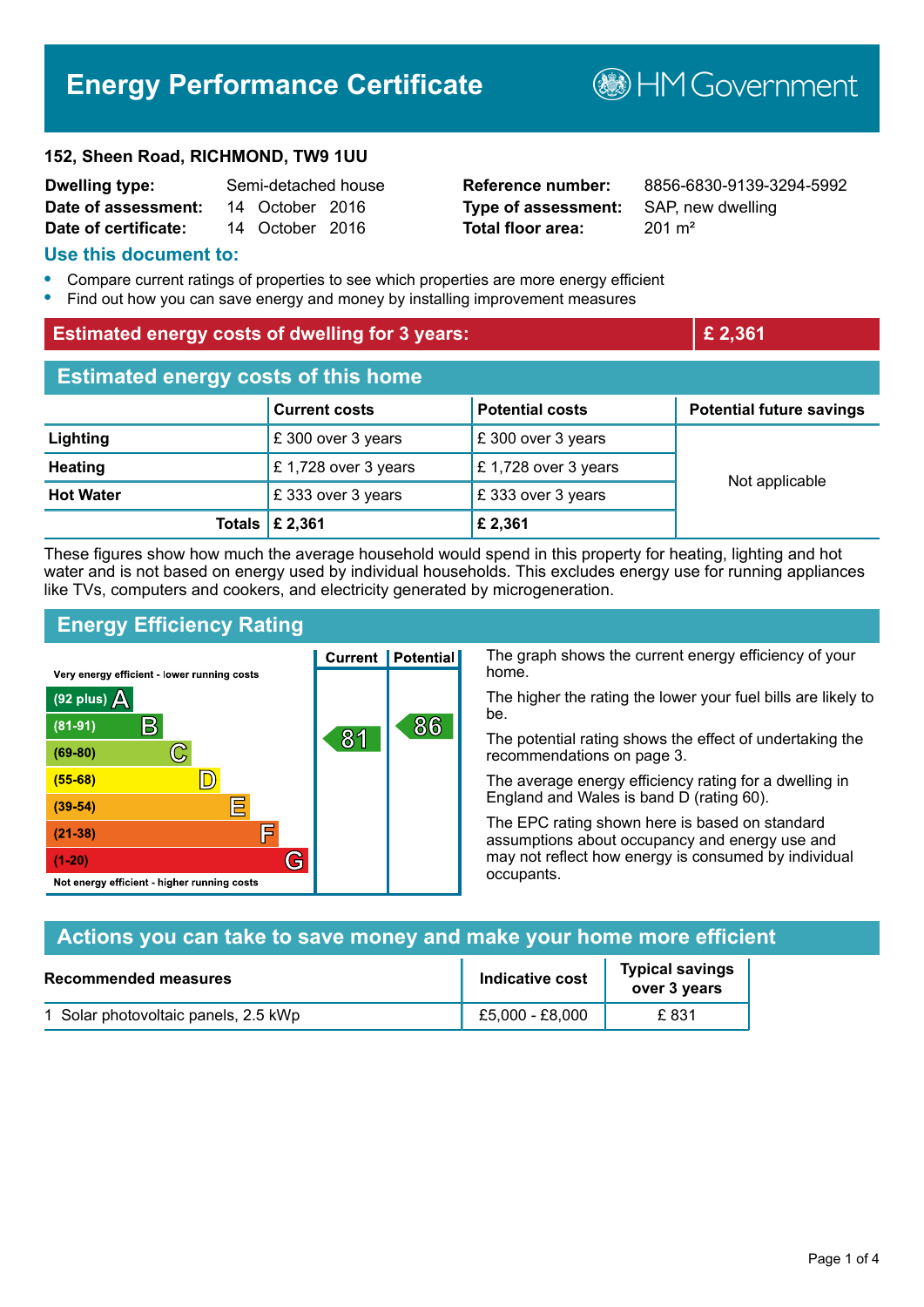### 152, Sheen Road, RICHMOND, TW9 1UU 14 October 2016 RRN: 8856-6830-9139-3294-5992

**Energy Performance Certificate**

## **Summary of this home's energy performance related features**

| <b>Element</b>        | <b>Description</b>                                    | <b>Energy Efficiency</b> |
|-----------------------|-------------------------------------------------------|--------------------------|
| Walls                 | Average thermal transmittance 0.30 W/m <sup>2</sup> K | ★★★★☆                    |
| Roof                  | Average thermal transmittance 0.18 W/m <sup>2</sup> K | ★★★★☆                    |
| Floor                 | Average thermal transmittance 0.17 W/m <sup>2</sup> K | *****                    |
| Windows               | Fully double glazed                                   | ★★★★☆                    |
| Main heating          | Boiler & underfloor, mains gas                        | ★★★★☆                    |
| Main heating controls | Time and temperature zone control                     | *****                    |
| Secondary heating     | None                                                  |                          |
| Hot water             | From main system                                      | ★★★★☆                    |
| Lighting              | Low energy lighting in all fixed outlets              | *****                    |
| Air tightness         | (not tested)                                          |                          |

Thermal transmittance is a measure of the rate of heat loss through a building element; the lower the value the better the energy performance.

Current primary energy use per square metre of floor area: 93 kWh/m² per year

### **Low and zero carbon energy sources**

Low and zero carbon energy sources are sources of energy that release either very little or no carbon dioxide into the atmosphere when they are used. Installing these sources may help reduce energy bills as well as cutting carbon. There are none provided for this home.

## **Your home's heat demand**

This table shows the energy used for space and water heating by an average household in this property.

#### **Heat demand**

| Space heating (kWh per year) | 9.664 |  |
|------------------------------|-------|--|
| Water heating (kWh per year) | 2.213 |  |

If you built your own home and, as part of its construction, you installed a renewable heating system, you could receive Renewable Heat Incentive (RHI) payments. The estimated energy required for space and water heating will form the basis of the payments. For more information, search for the domestic RHI on the www.gov.uk website.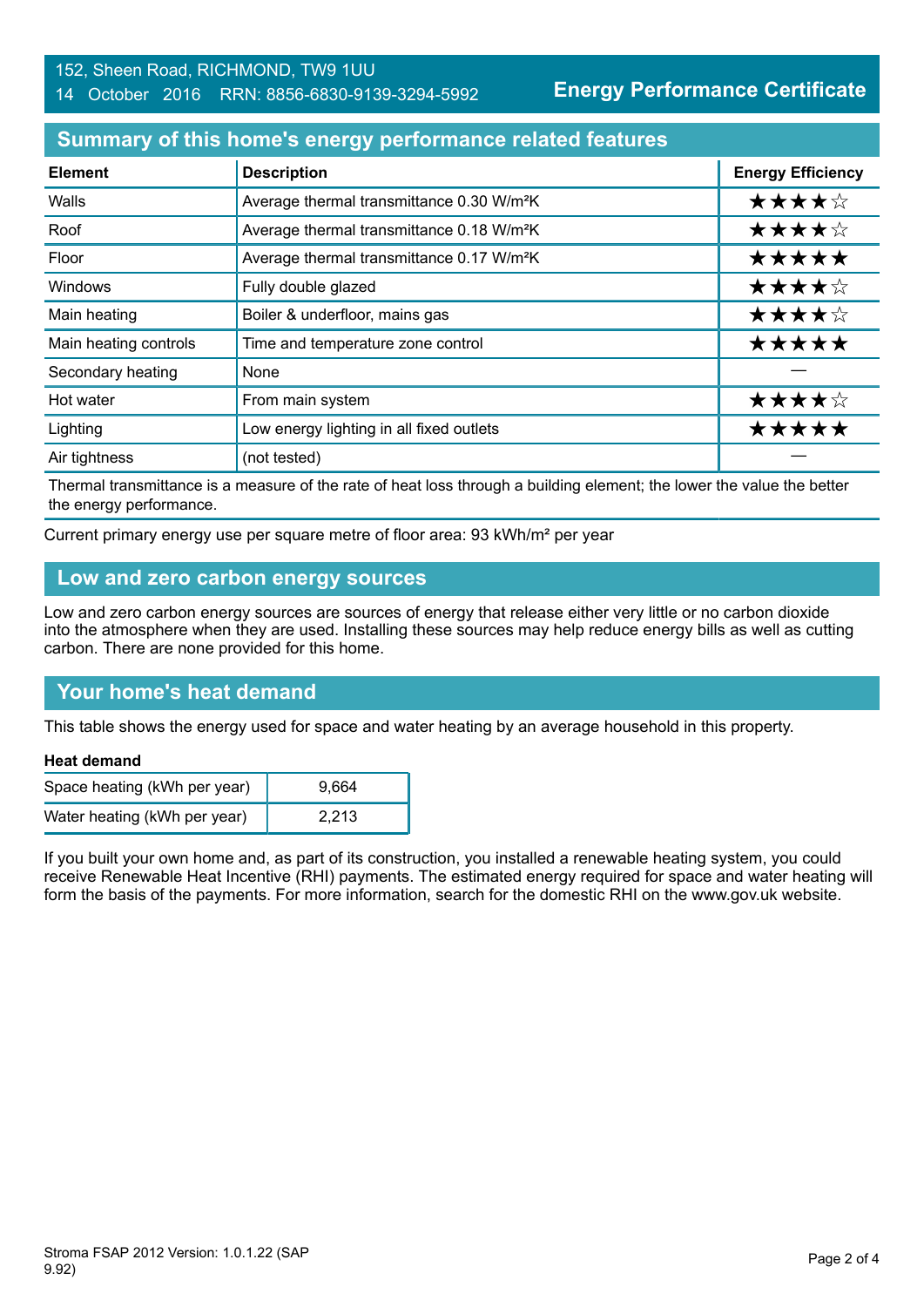### 152, Sheen Road, RICHMOND, TW9 1UU 14 October 2016 RRN: 8856-6830-9139-3294-5992

## **Recommendations**

The measures below will improve the energy performance of your dwelling. The performance ratings after improvements listed below are cumulative; that is, they assume the improvements have been installed in the order that they appear in the table. To receive advice on what measures you can take to reduce your energy bills, visit www.simpleenergyadvice.org.uk or call freephone 0800 444202. Before installing measures, you should make sure you have secured the appropriate permissions, where necessary. Such permissions might include permission from your landlord (if you are a tenant) or approval under Building Regulations for certain types of work.

| <b>Recommended measures</b>        | Indicative cost | <b>Typical savings</b><br>per year | <b>Rating after</b><br>improvement |
|------------------------------------|-----------------|------------------------------------|------------------------------------|
| Solar photovoltaic panels, 2.5 kWp | £5,000 - £8,000 | £277                               | <b>B86</b>                         |